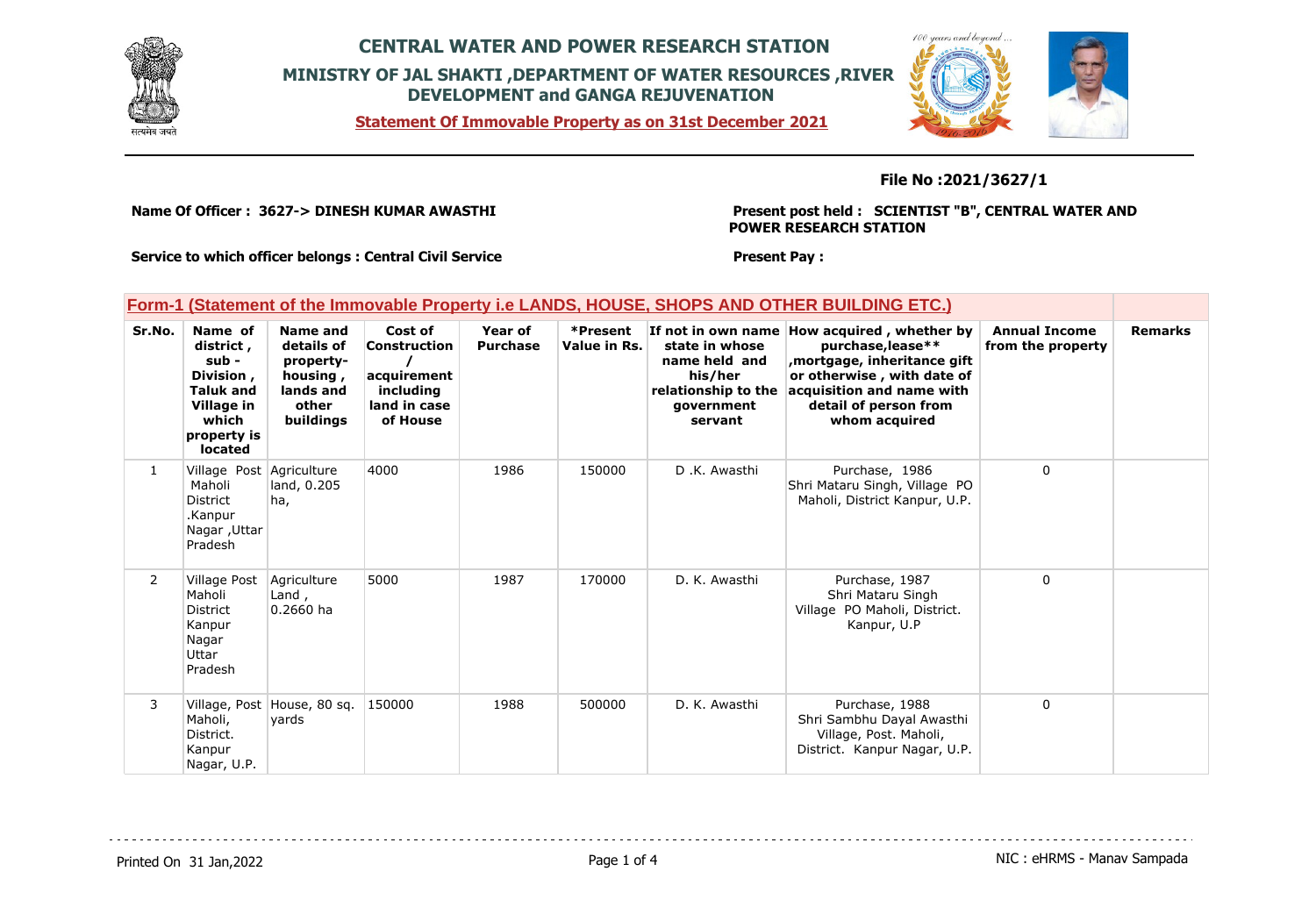



**Statement Of Immovable Property as on 31st December 2021**

| Form-1 (Statement of the Immovable Property i.e LANDS, HOUSE, SHOPS AND OTHER BUILDING ETC.) |                                                                                                                 |                                                                                    |                                                                                 |                            |                          |                                                                                            |                                                                                                                                                                                                       |                                           |                |
|----------------------------------------------------------------------------------------------|-----------------------------------------------------------------------------------------------------------------|------------------------------------------------------------------------------------|---------------------------------------------------------------------------------|----------------------------|--------------------------|--------------------------------------------------------------------------------------------|-------------------------------------------------------------------------------------------------------------------------------------------------------------------------------------------------------|-------------------------------------------|----------------|
| Sr.No.                                                                                       | Name of<br>district,<br>sub -<br>Division,<br><b>Taluk and</b><br>Village in<br>which<br>property is<br>located | Name and<br>details of<br>property-<br>housing,<br>lands and<br>other<br>buildings | Cost of<br>Construction<br>acquirement<br>including<br>land in case<br>of House | Year of<br><b>Purchase</b> | *Present<br>Value in Rs. | state in whose<br>name held and<br>his/her<br>relationship to the<br>government<br>servant | If not in own name How acquired, whether by<br>purchase, lease**<br>, mortgage, inheritance gift<br>or otherwise, with date of<br>acquisition and name with<br>detail of person from<br>whom acquired | <b>Annual Income</b><br>from the property | <b>Remarks</b> |
| 4                                                                                            | Village,<br>Post.<br>Sikathiya,<br>District<br>Kanpur<br>Nagar, U.P.                                            | Plot, 182.08<br>sq.m                                                               | 40000                                                                           | 2005                       | 200000                   | Smt. Sunita Awasthi.<br>wife                                                               | Purchase, 26.05.2005<br>Shri Kanhaiya Lal Nigam,<br>Village, PO Sikathiya, District<br>Kanpur Nagar, U.P.                                                                                             | $\Omega$                                  |                |
| 5                                                                                            | Village, PO.<br>Sikathiya,<br>District<br>Kanpur<br>Nagar, U.P.                                                 | Agriculture<br>land, 0.256<br>ha                                                   | 200000                                                                          | 2006                       | 1500000                  | Smt. Sunita Awasthi,<br>wife                                                               | Purchase, 21.06.2006<br>from Shri Keshav Sharan<br>Nigam,<br>Village, PO Sikathiya, District<br>Kanpur Nagar<br>U.P.                                                                                  | $\mathbf 0$                               |                |
| 6                                                                                            | Village, PO<br>Maholi,<br>District.<br>Kanpur<br>Nagar, U.P.                                                    | Agriculture<br>land, 0.215<br>ha                                                   | 80000                                                                           | 2011                       | 150000                   | D. K. Awasthi                                                                              | Purchase, 29.12.2011<br>Shri P.N. Shukla and Shri<br>A.N. Shukla,<br>Village, PO. Maholi,<br>District. Kanpur Nagar, U.P.                                                                             | $\mathbf{0}$                              |                |

dia dia dia dia 4

. . . . . . . . . . . . . . . . . . .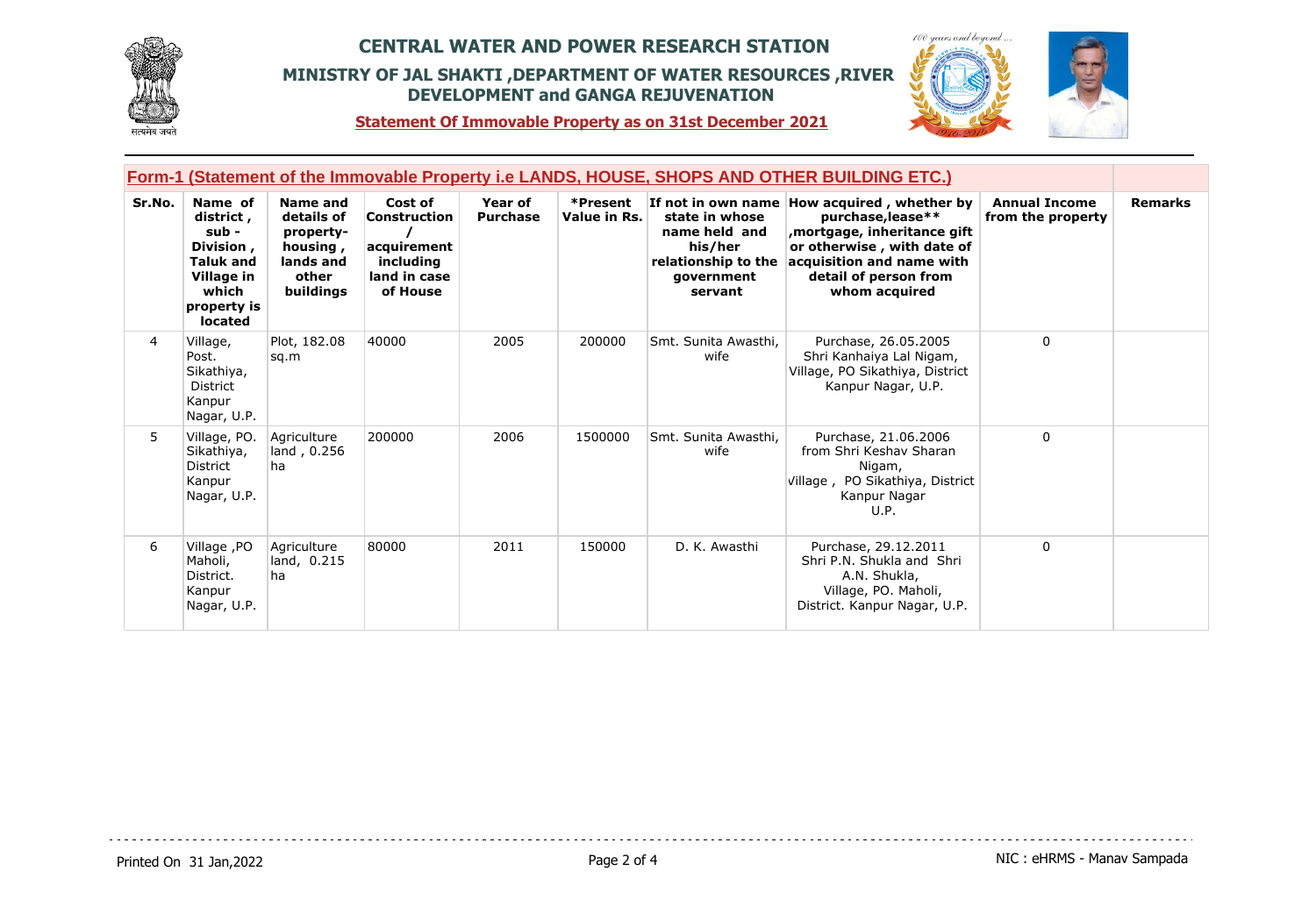



 $100$ 

**Statement Of Immovable Property as on 31st December 2021**

| Form-1 (Statement of the Immovable Property i.e LANDS, HOUSE, SHOPS AND OTHER BUILDING ETC.) |                                                                                                                        |                                                                                           |                                                                                 |                                   |                          |                                                                                            |                                                                                                                                                                                                       |                                           |                |
|----------------------------------------------------------------------------------------------|------------------------------------------------------------------------------------------------------------------------|-------------------------------------------------------------------------------------------|---------------------------------------------------------------------------------|-----------------------------------|--------------------------|--------------------------------------------------------------------------------------------|-------------------------------------------------------------------------------------------------------------------------------------------------------------------------------------------------------|-------------------------------------------|----------------|
| Sr.No.                                                                                       | Name of<br>district,<br>sub -<br>Division,<br><b>Taluk and</b><br>Village in<br>which<br>property is<br>located        | <b>Name and</b><br>details of<br>property-<br>housing,<br>lands and<br>other<br>buildings | Cost of<br>Construction<br>acquirement<br>including<br>land in case<br>of House | <b>Year of</b><br><b>Purchase</b> | *Present<br>Value in Rs. | state in whose<br>name held and<br>his/her<br>relationship to the<br>government<br>servant | If not in own name How acquired, whether by<br>purchase, lease**<br>, mortgage, inheritance gift<br>or otherwise, with date of<br>acquisition and name with<br>detail of person from<br>whom acquired | <b>Annual Income</b><br>from the property | <b>Remarks</b> |
| $\overline{7}$                                                                               | Rajyog-B<br>Co-op.<br>Housing<br>Society<br>Wadgaon<br>Khurd,<br>Sinhagad<br>Road<br>Post Nanded<br>,District<br>Pune, | Flat no. 39, Flat, Built up<br>Bldg no. G-2 Area 782 sq.ft                                | 4100000                                                                         | 2015                              | 5000000                  | D. K. Awasthi                                                                              | Purchase, 15.06.2015<br>Mr. Sandeep J. Pokale<br>Barangani Mala, Dhayari,<br>Pune                                                                                                                     | $\mathbf{0}$                              |                |



**Signature:**

**Name Of Officer:** 3627-> DINESH KUMAR AWASTHI

**Designation:** SCIENTIST "B"

**Date of Submission:** 31 Jan 2022

Note:

1) \*In case it is not possible to assess the value accurately, the approximate value in relation to present condition may be indicated.